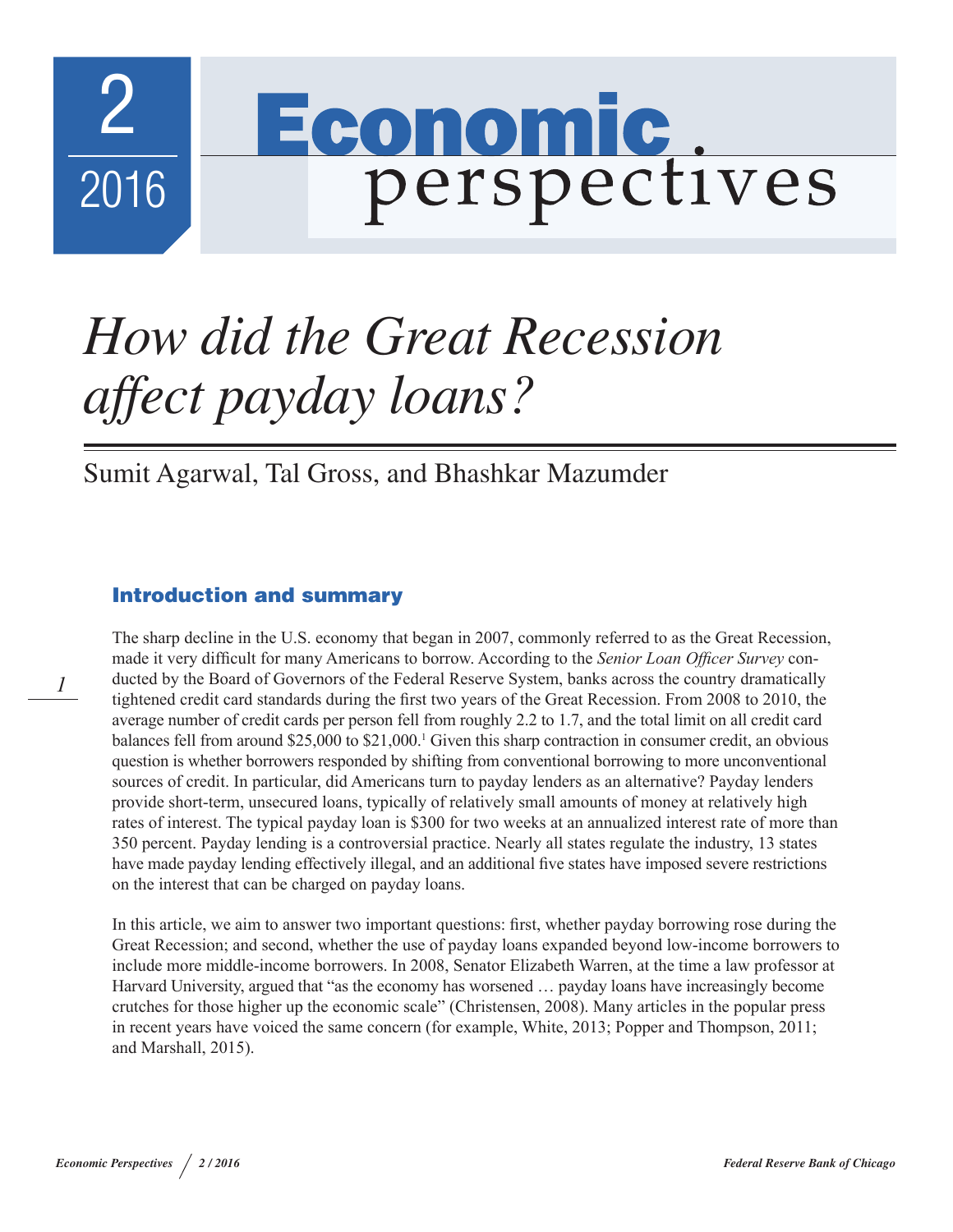To our knowledge, there has been relatively little research documenting trends in payday borrowing across different subgroups. Therefore, it is not clear whether payday lending is growing overall or whether it is being used by a broader swath of the population than in the past. To answer these questions, we analyze both publicly available data and confidential payday borrowing records. Using the *Survey of Consumer Finances* (SCF, conducted by the Board of Governors of the Federal Reserve System), we find that from 2007 to 2009 there was a notable increase in payday borrowing, but that payday utilization then remained flat from 2009 through 2013. Unfortunately the SCF does not measure payday borrowing prior to 2007, so we have relatively limited data on trends prior to the Great Recession. Therefore, it is not clear whether the increase from 2007 to 2009 was simply a continuation of a secular trend (that is, unrelated to the business cycle) or a cyclical phenomenon (directly related to the business cycle). The SCF data also suggest that more middle-income borrowers have in fact been using payday loan services since 2007, as Elizabeth Warren and others have long speculated.

We also study several alternative data sources to identify time trends in payday borrowing. Those analyses lead to a different conclusion: that payday borrowing did not change dramatically during the Great Recession. First, we find that the revenues of payday lending firms grew steadily from 2006 through 2013 but that there was no break in trend during the financial crisis. Second, we use data from Google searches and find no evidence that more Internet users were searching for online payday loans during the economic downturn. Third, we find no evidence of an increase in licensed payday lenders in California during the recession. In fact, if anything, there appears to have been a decline. Fourth, we use proprietary data on payday loan applications in Nevada, a state that was severely affected by the housing downturn, and find no relationship between foreclosure rates and payday lending. Fifth, we use proprietary data from a bricks-and-mortar payday lender in the Midwest and find no evidence of a change in loan volume during the economic downturn. However, there is suggestive evidence from this lender that more middle-income borrowers have been turning to payday loans since the recession began.

Overall, our findings are mixed. On the one hand, we find some evidence from survey data of an increase in payday borrowing but only in the first two years after the onset of the Great Recession with no further increase. On the other hand, a variety of alternative approaches suggest that the impacts of the Great Recession on payday borrowing have been minimal.

In the next section, we provide some background on payday borrowing. We then discuss the evidence based on publicly available data and present our analysis of actual lending data from payday lenders.

#### Background on payday lending

To take out a payday loan, a customer visits a payday lender with his or her most recent paycheck stub and bank statement. Because of these requirements, the unbanked typically cannot take out a payday loan. Payday lenders typically operate by requiring that a customer write a personal check for the amount being borrowed plus a fee. The lender cashes the check once the loan has matured. For example, in the case of a loan for \$350, the borrower would write a check or authorize a bank to draw \$400, post-dating the check to the next payday, usually ten to 14 days hence. The cost of payday borrowing is described to the consumer as a fee: a fixed-dollar cost per \$100 in borrowing. The implied annual interest rate is usually over 400 percent, which is disclosed to the consumer in the loan paperwork. The payday lender verifies the borrower's employment and bank information but does not run a formal credit check. On payday, if the borrower is not able to cover the check, he or she may return to the lender and refinance the loan, incurring another \$50 fee, which is paid in cash (Morse, 2011).<sup>2</sup>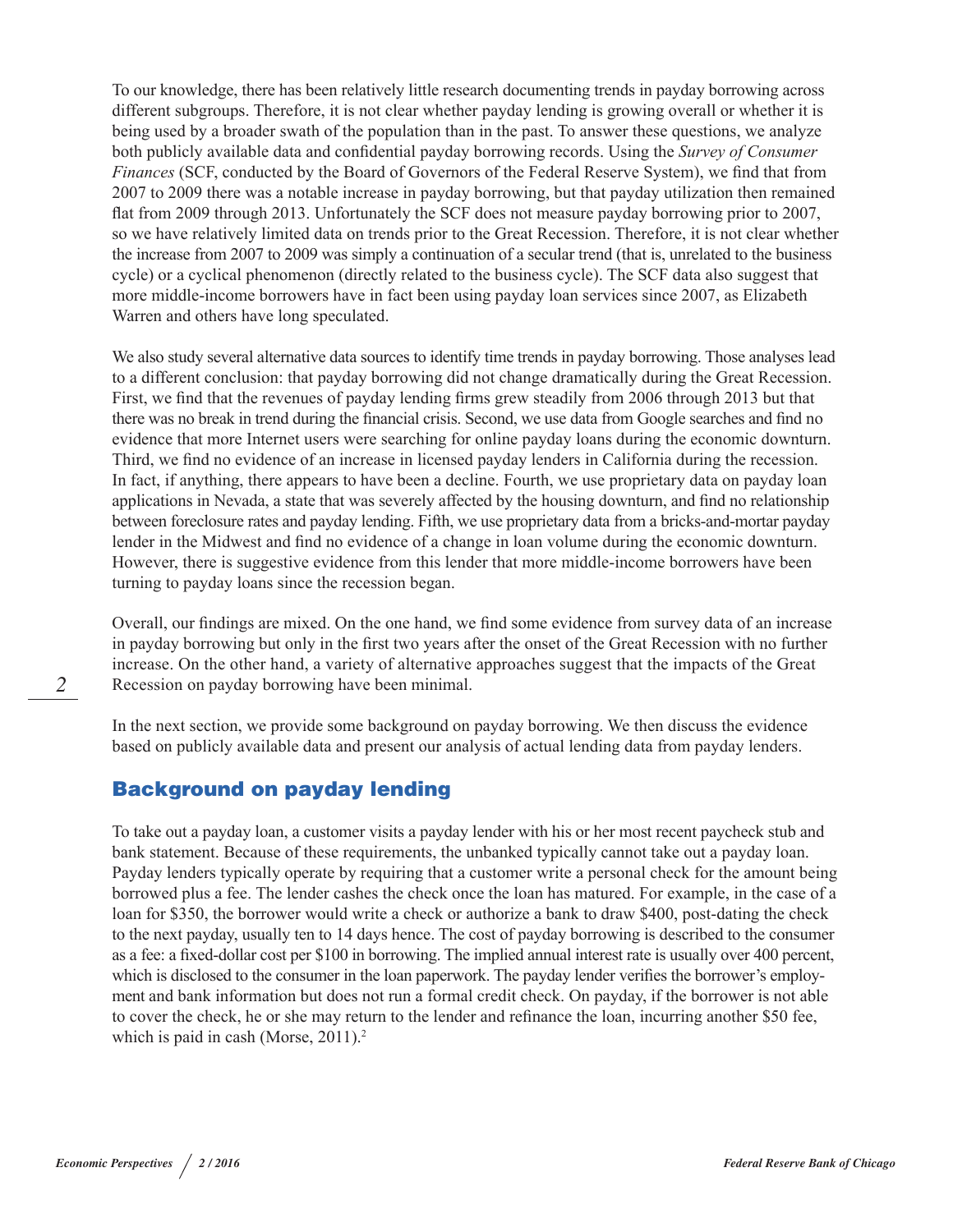The payday loan industry did not exist a few decades ago (Caskey, 2005), but as of 2013 there were approximately 18,000 payday lending stores, and total loan volume in the industry was approximately \$45 billion (Hecht, 2014). Given how costly the loans are, why are they so popular? One explanation is that credit-constrained households are unable to borrow through traditional means (banks or credit cards) and instead resort to borrowing from payday lenders when faced with a sudden income shock or unexpected expense. Several studies provide descriptive evidence suggesting that credit constraints are an important factor.<sup>3</sup> Bhutta, Skiba, and Tobacman (2015) find that those who turn to payday loans typically have no other forms of credit available. Other survey research suggests that misperceptions among consumers concerning the costs of payday loans are also an important factor. For example, Martin (2010) finds that most payday borrowers are not able to accurately describe the annual percentage rate (APR) on payday loans or predict the total dollar cost of the loans.<sup>4</sup>

Consumers also use payday loans much more frequently than might be expected. According to Martin (2010), 63 percent of payday borrowers reported using the loans for regular, recurring monthly bills and expenses. Kenneth (2008) finds that convenience factors draw consumers to particular payday lenders. Unlike qualifying for other forms of credit, obtaining cash through payday loans is fast and relatively easy. Payday loans may also help individuals avoid the stigma of admitting to friends, family, or a financial institution that they are financially constrained. Many studies show that repeat customers make up the vast majority of payday customers.5

The literature is mixed on whether payday lending enhances or reduces consumer welfare. The simplest neoclassical model suggests that additional forms of credit should weakly improve consumer welfare. This notion is supported by several empirical studies that show that restrictions on payday borrowing lead to worse outcomes. Morgan and Strain (2008), for instance, find that bans on payday lending increase the rate at which consumers bounce checks or file for bankruptcy. Indeed, Morgan, Strain, and Seblani (2012) find that returned check numbers and overdraft fee income at banks increase after payday credit bans. Similarly, Zinman (2010) finds that restrictions on payday loans in Oregon led to a reduction in the overall financial condition of Oregon households. Finally, Morse (2011) found that greater access to payday credit reduces the number of foreclosures that follow natural disasters in California.

Other studies, however, have found that access to payday loans may reduce welfare. Carrell and Zinman (2014) find a decline in job performance and readiness among U.S. Air Force personnel stationed in areas with payday loan availability. Skiba and Tobacman (2011) find that access to payday loans leads to more bankruptcy filings. Melzer (2011) finds that access to payday loans leads to increased self-reported difficulty in paying bills and causes individuals to delay expenditures on needed health care.

### Survey data on payday lending use

We begin our analysis with the *Survey of Consumer Finances* (SCF). This is the only survey we know of that measures how payday borrowing evolved through the Great Recession. Although the SCF has been running since the 1980s, the 2007 to 2009 panel of the SCF was the first survey to ask specifically about payday loans. Because it is a panel, it also allows us to compare the same households at two points in time. The survey asks respondents: "During the past year, have you (or anyone in your family living here) taken out a 'payday loan,' that is, borrowed money that was supposed to be repaid in full out of your next paycheck?" The same question was repeated in 2010 and 2013 but to entirely different sets of households in each year. In table 1 and figure 1, we show the fraction of respondents who reported taking out a payday loan in 2007, 2009, 2010, and 2013. Table 1 also shows the same results broken down by age, race, education, and income quartile.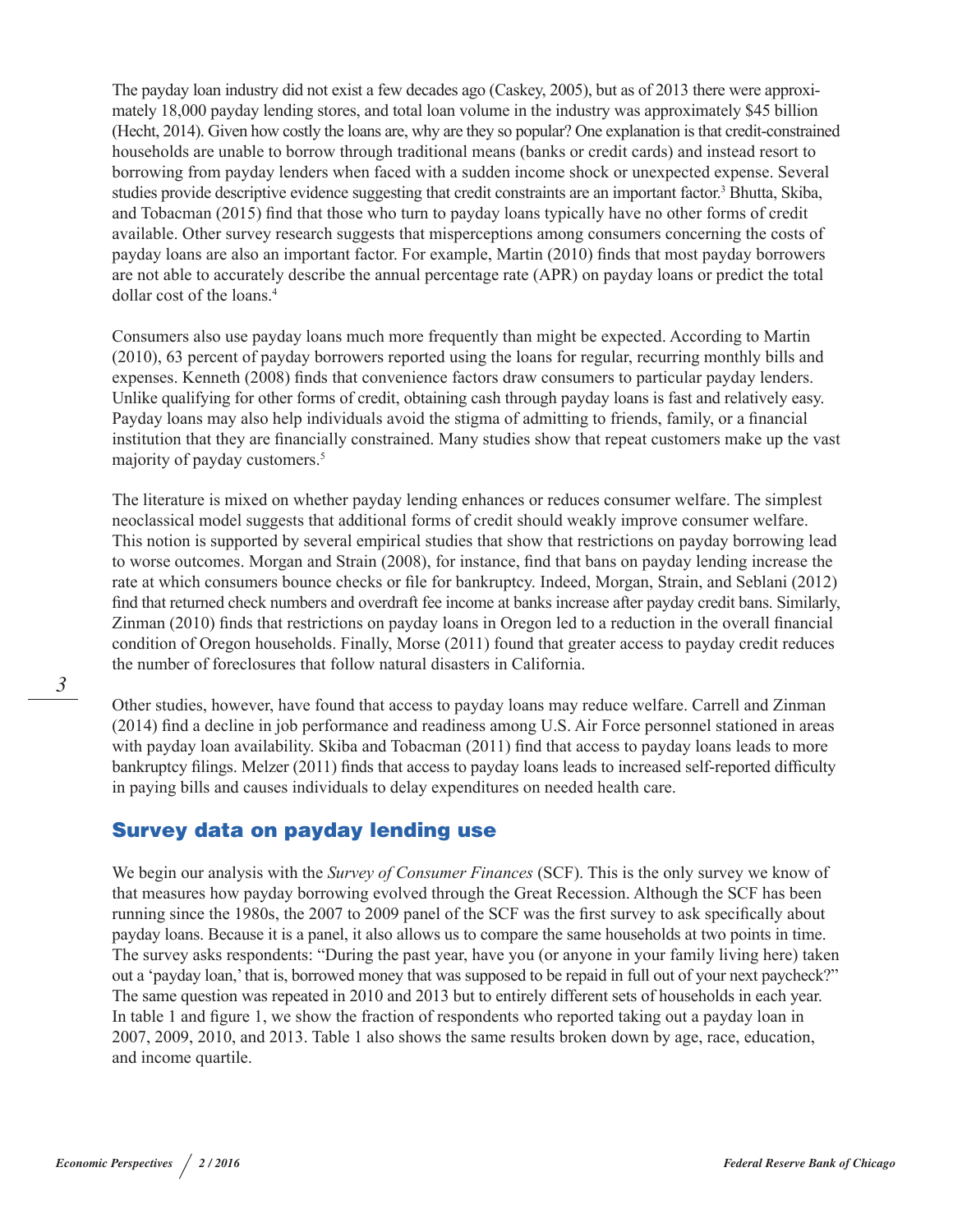| <b>TABLE 1</b>                  |                                                              |         |         |         |  |
|---------------------------------|--------------------------------------------------------------|---------|---------|---------|--|
|                                 | Probability of household head having a payday loan last year |         |         |         |  |
|                                 | 2007                                                         | 2009    | 2010    | 2013    |  |
| <b>Full sample</b>              | 0.026                                                        | 0.041   | 0.039   | 0.042   |  |
|                                 | (0.001)                                                      | (0.002) | (0.001) | (0.001) |  |
| Age                             |                                                              |         |         |         |  |
| $35$                            | 0.052                                                        | 0.073   | 0.057   | 0.063   |  |
|                                 | (0.004)                                                      | (0.005) | (0.003) | (0.003) |  |
| $35 - 44$                       | 0.028                                                        | 0.059   | 0.051   | 0.058   |  |
|                                 | (0.003)                                                      | (0.005) | (0.003) | (0.003) |  |
| $45 - 54$                       | 0.024                                                        | 0.039   | 0.040   | 0.036   |  |
|                                 | (0.003)                                                      | (0.004) | (0.003) | (0.003) |  |
| $55 - 64$                       | 0.017                                                        | 0.021   | 0.034   | 0.040   |  |
|                                 | (0.003)                                                      | (0.003) | (0.003) | (0.003) |  |
| $65+$                           | 0.003                                                        | 0.007   | 0.013   | 0.017   |  |
|                                 | (0.001)                                                      | (0.002) | (0.002) | (0.002) |  |
| Race/ethnicity                  |                                                              |         |         |         |  |
| White                           | 0.019                                                        | 0.031   | 0.030   | 0.030   |  |
|                                 | (0.001)                                                      | (0.002) | (0.001) | (0.001) |  |
| <b>Black</b>                    | 0.047                                                        | 0.102   | 0.082   | 0.095   |  |
|                                 | (0.005)                                                      | (0.007) | (0.004) | (0.005) |  |
| Hispanic                        | 0.048                                                        | 0.046   | 0.038   | 0.055   |  |
|                                 | (0.007)                                                      | (0.006) | (0.003) | (0.004) |  |
| Other                           | 0.019                                                        | 0.023   | 0.043   | 0.021   |  |
|                                 | (0.006)                                                      | (0.006) | (0.006) | (0.004) |  |
| <b>Education level</b>          |                                                              |         |         |         |  |
| No high school diploma/GED      | 0.029                                                        | 0.065   | 0.050   | 0.031   |  |
|                                 | (0.004)                                                      | (0.006) | (0.004) | (0.003) |  |
| High school diploma/GED         | 0.030                                                        | 0.047   | 0.043   | 0.050   |  |
|                                 | (0.003)                                                      | (0.003) | (0.002) | (0.002) |  |
| Some college                    | 0.038                                                        | 0.060   | 0.059   | 0.077   |  |
|                                 | (0.004)                                                      | (0.005) | (0.003) | (0.004) |  |
| College degree                  | 0.014                                                        | 0.018   | 0.021   | 0.021   |  |
|                                 | (0.002)                                                      | (0.002) | (0.001) | (0.001) |  |
| Total household income quartile |                                                              |         |         |         |  |
| 1st quartile                    | 0.041                                                        | 0.055   | 0.052   | 0.054   |  |
|                                 | (0.003)                                                      | (0.003) | (0.002) | (0.002) |  |
| 2nd quartile                    | 0.027                                                        | 0.048   | 0.053   | 0.050   |  |
|                                 | (0.003)                                                      | (0.003) | (0.002) | (0.003) |  |
| 3rd quartile                    | 0.006                                                        | 0.020   | 0.026   | 0.033   |  |
|                                 | (0.002)                                                      | (0.002) | (0.002) | (0.002) |  |
| 4th quartile                    | 0                                                            | 0.001   | 0.004   | 0.005   |  |
|                                 | (.)                                                          | (0.001) | (0.001) | (0.001) |  |

Notes: This table presents estimates for the probability of having a payday loan in the previous year stratified by survey year (2007, 2009, 2010, and 2013) and head of household characteristics. Standard errors are reported in parentheses unless otherwise denoted. Total household income refers to income from all sources in the previous year before taxes and other deductions. These estimates are weighted using revised Kennickell–Woodburn consistent weights. Sources: Data are from the Board of Governors of the Federal Reserve System, 2007–09, 2010, and 2013 *Survey of Consumer Finances* (SCF). For 2007 and 2009, head of household characteristics are from the 2007 data.

*4*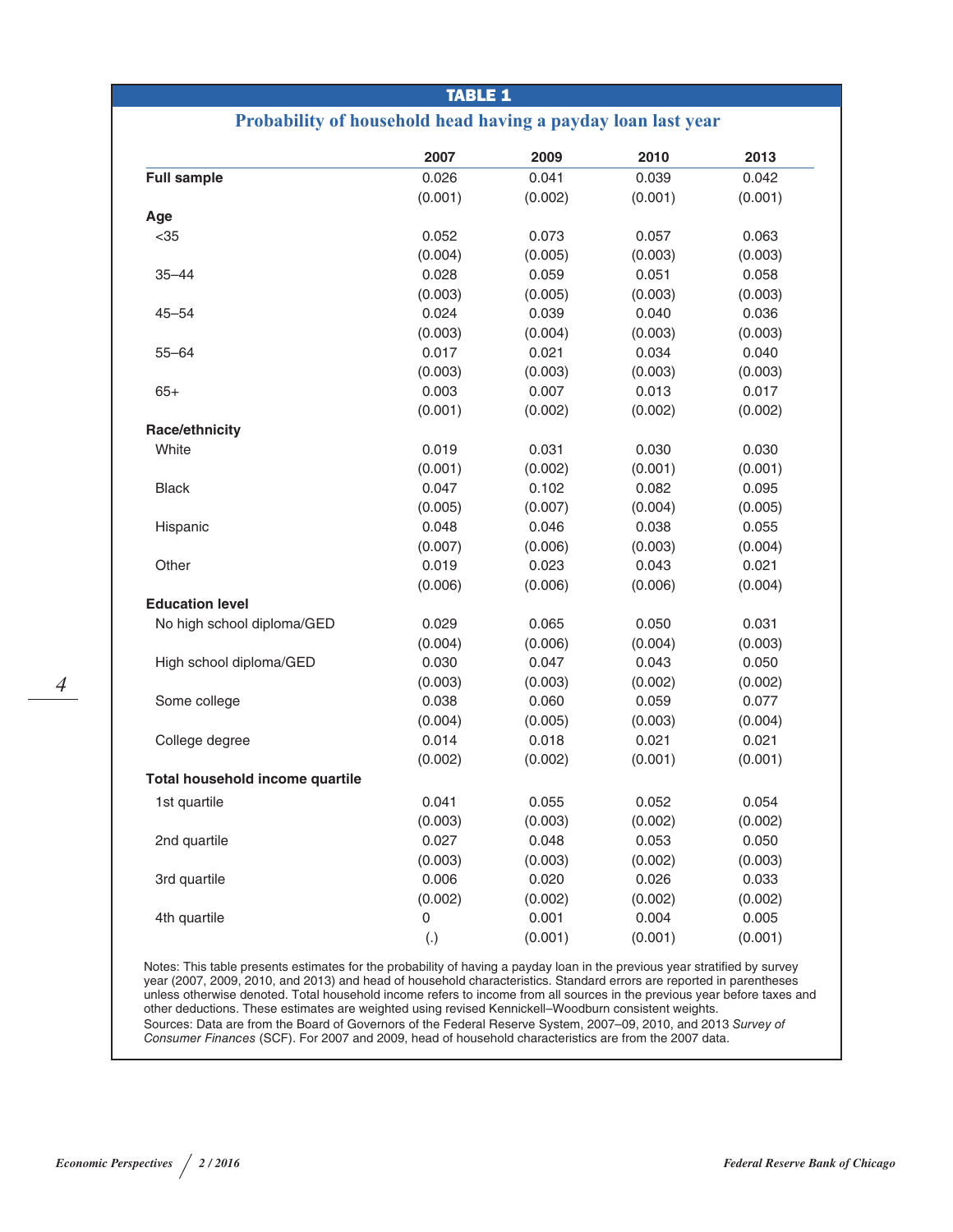

year (2007, 2009, 2010, and 2013) and head of household characteristics from table 1. Total household income refers to income from all sources in the previous year before taxes and other deductions. These estimates are weighted using revised Kennickell–Woodburn consistent weight that accounts for systematic deviations from estimates of homeownership by racial/ethnic groups based on the U.S. Bureau of Labor Statistics, *Current Population Survey*. Sources: 2007–09, 2010, and 2013 *Survey of Consumer Finances* (SCF). For the years 2007 and 2009, head of household characteristics are from the 2007 data.

The table suggests that the fraction of SCF respondents with a payday loan increased from 2.6 percent in 2007 to 4.1 percent in 2009. This 1.5 percentage point rise represents a 61 percent increase and is statistically significant. However, the fraction remains relatively flat thereafter, with estimates of 3.9 percent in 2010 and 4.2 percent in 2013. Since the increase from 2007 to 2009 was very large, it seems reasonable to assume that the economic downturn must have played a role. However, we cannot disentangle how much of this rise was a continuation of a pre-existing secular trend as opposed to an effect of the recession. Unfortunately, the SCF did not measure payday borrowing before 2007, and we are aware of no other nationally representative estimates.

When we look by subgroups of the population, we see some interesting patterns.<sup>6</sup> First, we consider differences by age, dividing the sample into those under the age of 35, between 35 and 44, between 45 and 54, between 55 and 64, and 65 and older. Payday borrowing tends to decline with age, with the highest borrowing rates among those under 35. When we examine trends, however, there appears to have been a narrowing in the age gradient. While all age groups experienced an increase from 2007 to 2009, those between the ages of 55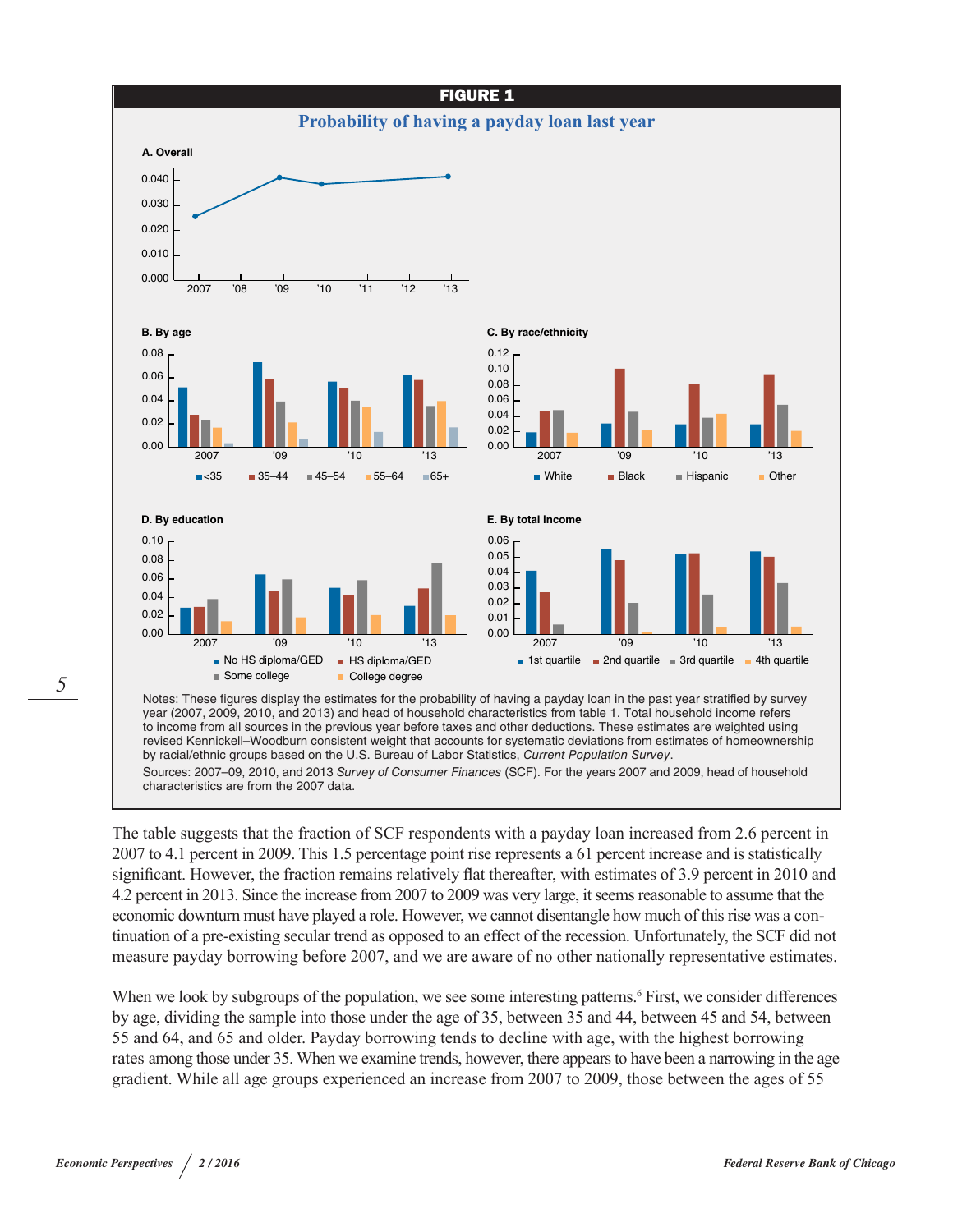and 64 continued to increase their payday borrowing in 2010 and 2013. Indeed in 2013, the estimate of payday use by 55–64 year olds was actually higher than that of 45–54 year olds.

The SCF data show that blacks have a higher rate of payday borrowing than Hispanics and whites, and their use of payday loans more than doubled from 4.7 percent in 2007 to 10.1 percent in 2009. In contrast, payday borrowing rates for Hispanics were flat over the same period. Hispanics did experience a notable rise in payday use from 3.8 percent in 2010 to 5.5 percent in 2013. The time pattern for whites is largely in line with the overall pattern for the population.

The results by education level also suggest some interesting patterns that have evolved over time. As might be expected, payday borrowing is lowest among those with a college degree. However, when examining changes from 2007 through 2013, payday borrowing rates for those with some college roughly doubled from 3.8 percent in 2007 to 7.7 percent in 2013. In contrast, for those without a high school diploma, payday borrowing was only a bit higher in 2013 at 3.0 percent than it was in 2007 at 2.9 percent.

Finally, when we look at income quartiles, as one might expect, we find payday borrowing is highest for the two lowest quartiles of the income distribution. However, when we look at the time patterns, there does appear to be clear evidence of payday loans increasingly being used by those in the third and second quartiles of the income distribution. This is consistent with the speculation by Warren and numerous writers in the popular press about the middle class increasingly turning to payday loans.

#### Other sources of public data

We also consider several publicly available sources of data that can *indirectly* address whether consumers became more interested in payday borrowing during the Great Recession. We first study the revenue of publicly traded payday lenders. By talking to financial executives, we identified five publicly traded firms that provide a large number of payday loans.<sup>7</sup> Figure 2 presents the total revenue of those five firms from 2006 through 2012 versus the revenue of all corporations in the Compustat database. As is well known, corporate revenue plummeted from late 2007 through early 2009. In contrast, the revenue of these five publicly traded fringe banks seemed unaffected by the recession. While it is true that the pattern of no cyclical sensitivity among payday lenders is different from what other corporations experienced, our hypothesis is that they would have seen revenues grow if there had been a notable rise in payday usage as the SCF results imply. Instead, the revenues of these five companies were on a similar trajectory throughout the entire period.<sup>8</sup>



Another source of public data on payday lenders

comes from online web searches. Much of payday borrowing occurs online and, presumably, much of that borrowing begins with a Google search. Figure 3 plots Google search volume for the phrase "payday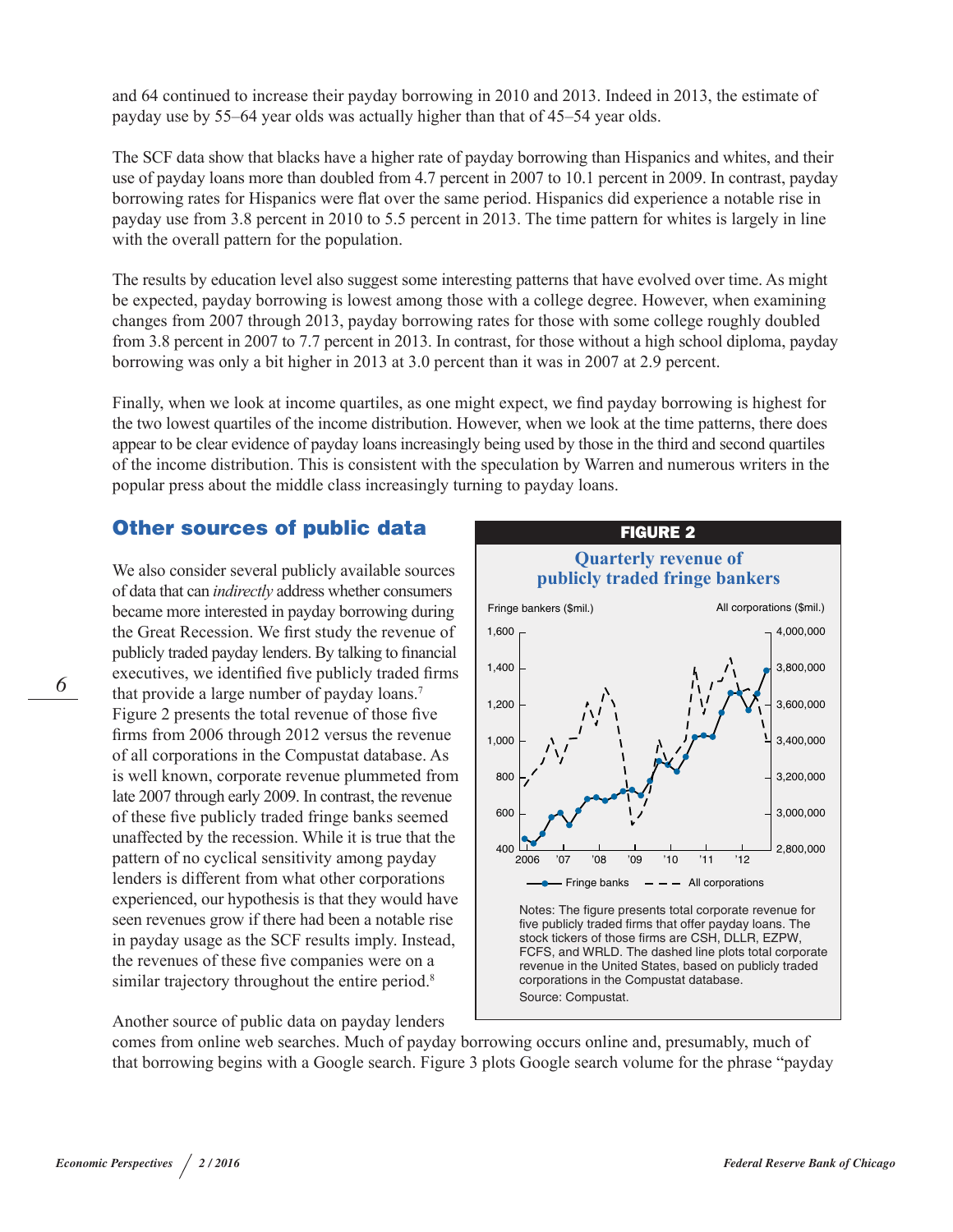

loan" versus the unemployment rate. The figure suggests that the unemployment rate rose dramatically in 2008 and 2009. Meanwhile, the relative number of Google searches for the phrase "payday loan" increased only slightly. This does not suggest a sudden increase in interest for payday loans.

Figure 3 also suggests that Google searches for the phrase "payday loan" rose dramatically in August 2007. We believe that that one outlier was driven by





a public debate about the regulation of payday lenders in Washington, DC. Still, beyond that short-lived interest in payday loans, it appears that interest online held steady throughout this period.

As an additional indirect measure of payday lending over time, we study the number of licensed payday lenders in California. The state of California requires all payday lenders to have a "deferred deposit transaction" license. The state provides data on the number and location of licensees. Figure 4 plots the total number of new licensees each quarter. It suggests a secular decrease. In 2006, there were roughly 40 new payday lenders opening each quarter; that number had decreased to roughly 20 by 2009.

Figure 4 thus suggests that, if anything, there was a decrease in the number of new stores opening during this period. That fact is important in light of the next section, in which we study the number of loans per store at one lender. But a remaining question is whether, as the recession began, new stores began to open in different areas. Figure 5 explores this possibility. Each new store is matched to the median family income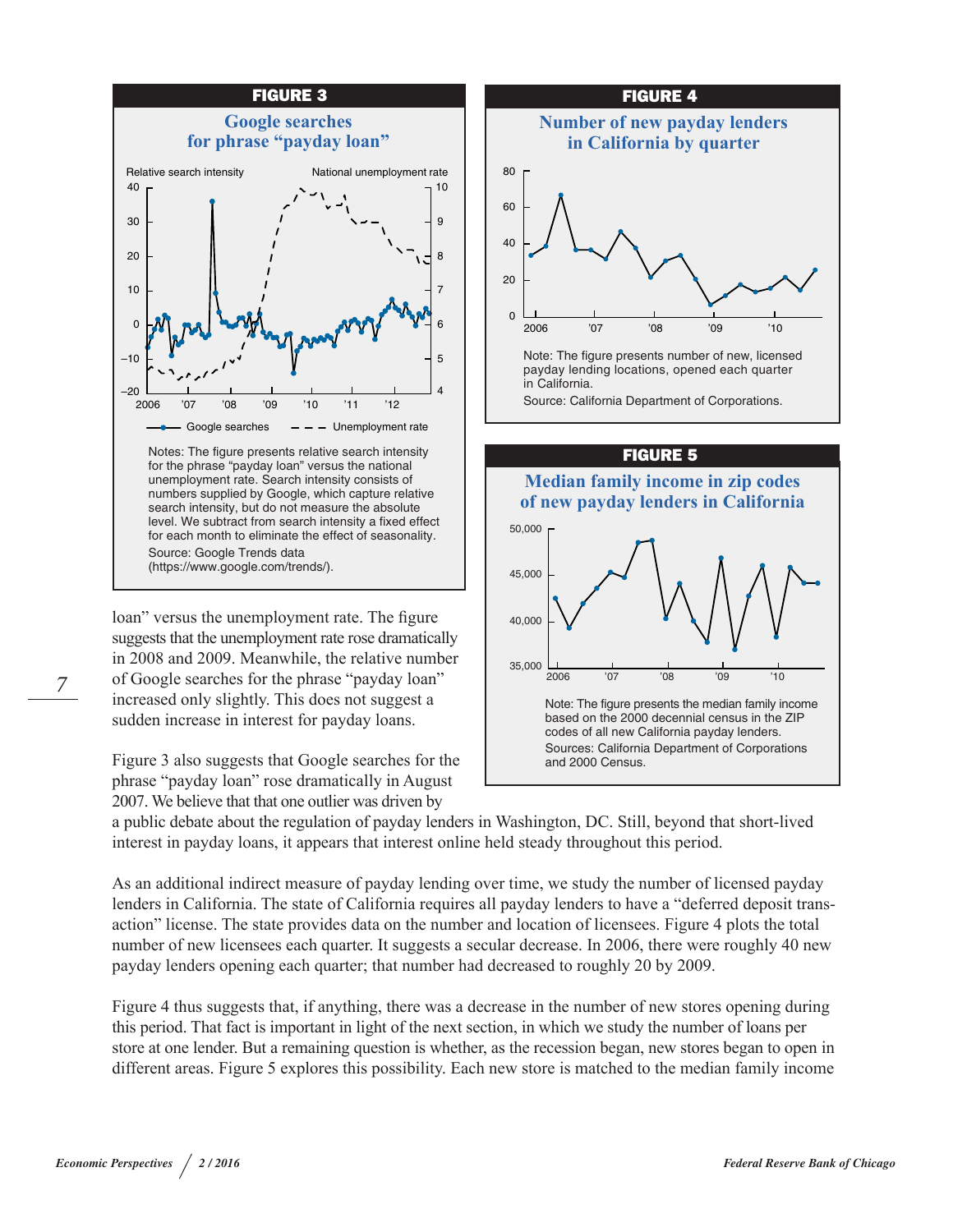in that zip code, as measured in the 2000 decennial census. The figure then plots the average income for new stores in each quarter. The figure suggests no clear pattern in that time series. Overall, these patterns don't suggest any dramatic change in payday borrowing during the Great Recession.

## Data from payday lenders

Next, we examine trends based on two proprietary data sets of payday loans. The first data set comprises online payday loans. We purchased a random sample of online payday loan applications by Nevada homeowners. We focused on Nevada homeowners because Nevada was hit especially hard by the foreclosure crisis, and homeowners there may therefore have been especially credit constrained. For each month from 2007 through 2012, we purchased a sample of 500 loan applications.

In order to quantify the effect of the Great Recession over time, we compiled counts of foreclosures by zip code.<sup>9</sup> We view those data as a proxy for the extent to which homeowners in Nevada were in financial distress. We merge the counts of foreclosures with counts of payday loan applications from each zip code. Table 2 presents regression estimates of the log of payday loan applications on the log of foreclosures. The first column presents the simple bivariate association and shows that roughly a 10 percent increase in foreclosures is associated with a 4 percent increase in payday loan applications. The coefficient is statistically significant at conventional levels. The estimate and statistical significance of the association does not diminish when we include fixed effects for each month.

But such a cross-sectional relationship does not prove that the foreclosure crisis led to an increase in payday loan applications. It could be that zip codes in which many homeowners are interested in payday loans also happen to be zip codes with many foreclosures. That is, the association could simply be evidence of omitted variables rather than a causal relationship. To test whether that is the case, we exploit the panel nature of the data: We observe zip codes over time in the data. When we include zip code fixed effects (column 3), however, the point estimate becomes negative. Finally, when we include both zip code fixed effects and month fixed effects, the relationship becomes statistically insignificant (column 4). This final regression suggests that foreclosures have no effect on payday loan applications once one accounts for time-invariant characteristics of each zip code and the overall time trend in foreclosures.

| <b>TABLE 2</b><br><b>Association between foreclosures and payday applications in Nevada</b> |         |         |          |          |  |  |  |
|---------------------------------------------------------------------------------------------|---------|---------|----------|----------|--|--|--|
| Dependent variable: The logarithm of payday loans by zip code and month                     |         |         |          |          |  |  |  |
|                                                                                             | (1)     | (2)     | (3)      | (4)      |  |  |  |
| Logarithm of<br>foreclosure filings                                                         | 0.387   | 0.412   | $-0.051$ | $-0.010$ |  |  |  |
|                                                                                             | (0.033) | (0.033) | (0.021)  | (0.020)  |  |  |  |
|                                                                                             | [0.000] | [0.000] | [0.016]  | [0.600]  |  |  |  |
| Zip code fixed effects                                                                      |         |         | ✓        |          |  |  |  |
| Month fixed effects                                                                         |         |         |          |          |  |  |  |
| $R^2$                                                                                       | 0.261   | 0.337   | 0.602    | 0.669    |  |  |  |

the same zip code. Associated *p*-values are in brackets. Sources: Authors' calculations based on payday application data from Datastream Group Inc., and foreclosure data provided by Neale Mahoney.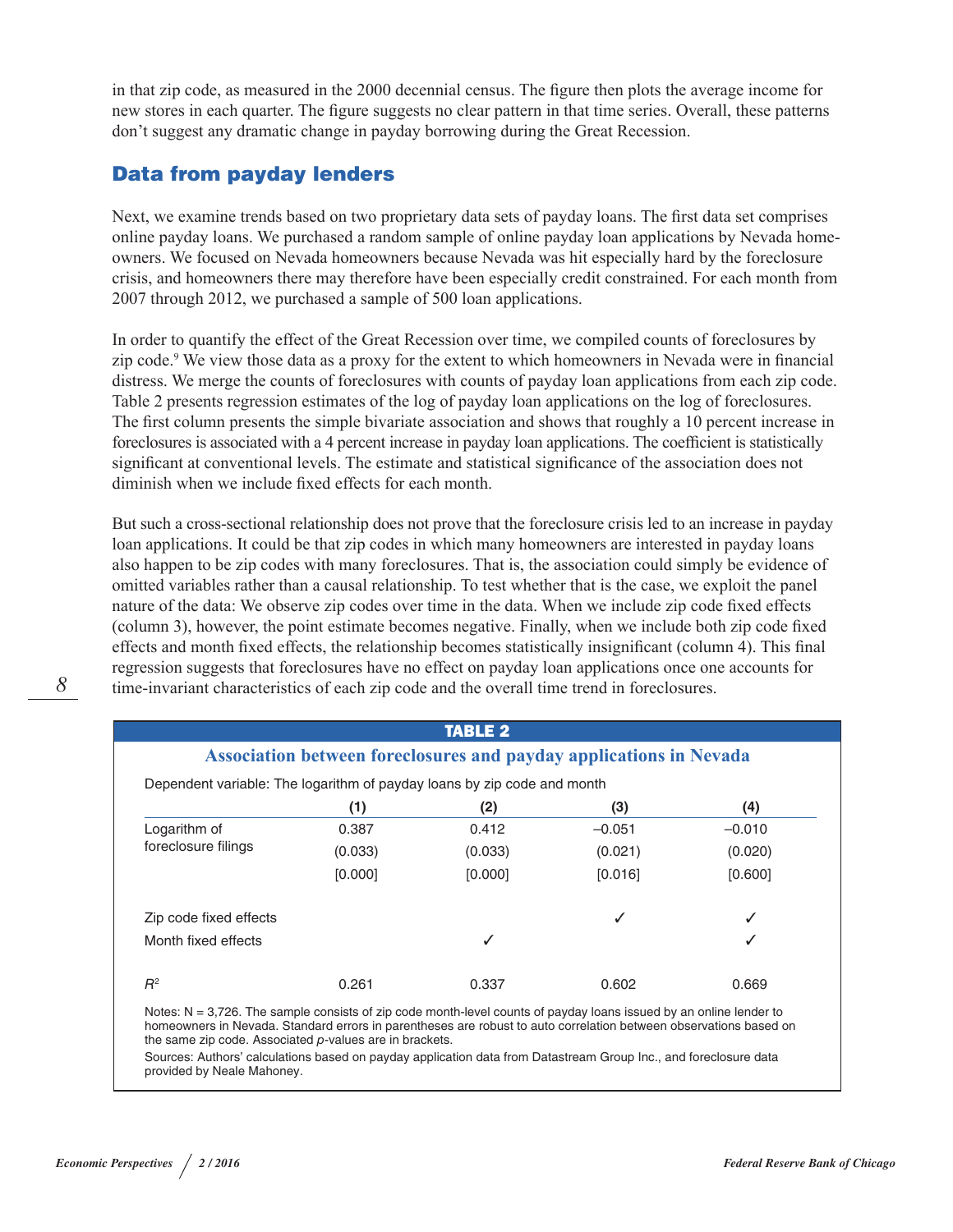

Overall, we take this exercise as suggestive rather than definitive. It only allows us to study online payday loans and only for a select group of applicants in one state. That said, the Great Recession was most severe in Nevada, and this is one area in which we would expect to find a relationship.

We address some of these shortcomings by examining a second proprietary data set, one based on a bricksand-mortar payday lender in the Midwest.<sup>10</sup> The data set consists of over 17 million payday loans serviced by a chain of lenders with locations throughout the Midwest. In order to focus on a consistent sample, we restrict the data set to 230 physical locations that opened before 2007. In what follows, we test whether the number of borrowers or the type of borrowers changed as the Great Recession began.

Figure 6 plots the total number of loans over time. This chain of payday lenders serviced roughly 200,000 loans during this period. The figure suggests some seasonal variation in that volume of loans. But, overall, we see no clear pattern in total volume. The number of loans did decrease in the beginning of 2009, but had recovered fully by the end of the year.

Figure 7 presents the number of *new* payday borrowers, borrowers that appear in the database for the first time. Between 10,000 and 20,000 new borrowers appear in the data set each month. The trend may exhibit some seasonal variation, but it does not suggest an influx of new borrowers as the recession began.

Finally, we study the socioeconomic status of the new borrowers each month. For each payday loan, we observe the zip code of residence of the borrower. We merge that variable with the median household income from the 2000 decennial census. Figure 8 then plots the average of those values for all new borrowers. Here, there is arguably some evidence of a rise in the household income of new borrowers that would be consistent with what was found in the SCF.

#### **Discussion**

Our analysis of data from the SCF suggests that there was a sharp increase in payday borrowing from 2007 to 2009, but that there was no subsequent change through 2013. We are also unsure how much of the 2007 to 2009 increase reflects a continuation of a secular trend versus a cyclical effect of the financial crisis. The SCF data suggest some shifting demographic patterns with older borrowers, black borrowers, those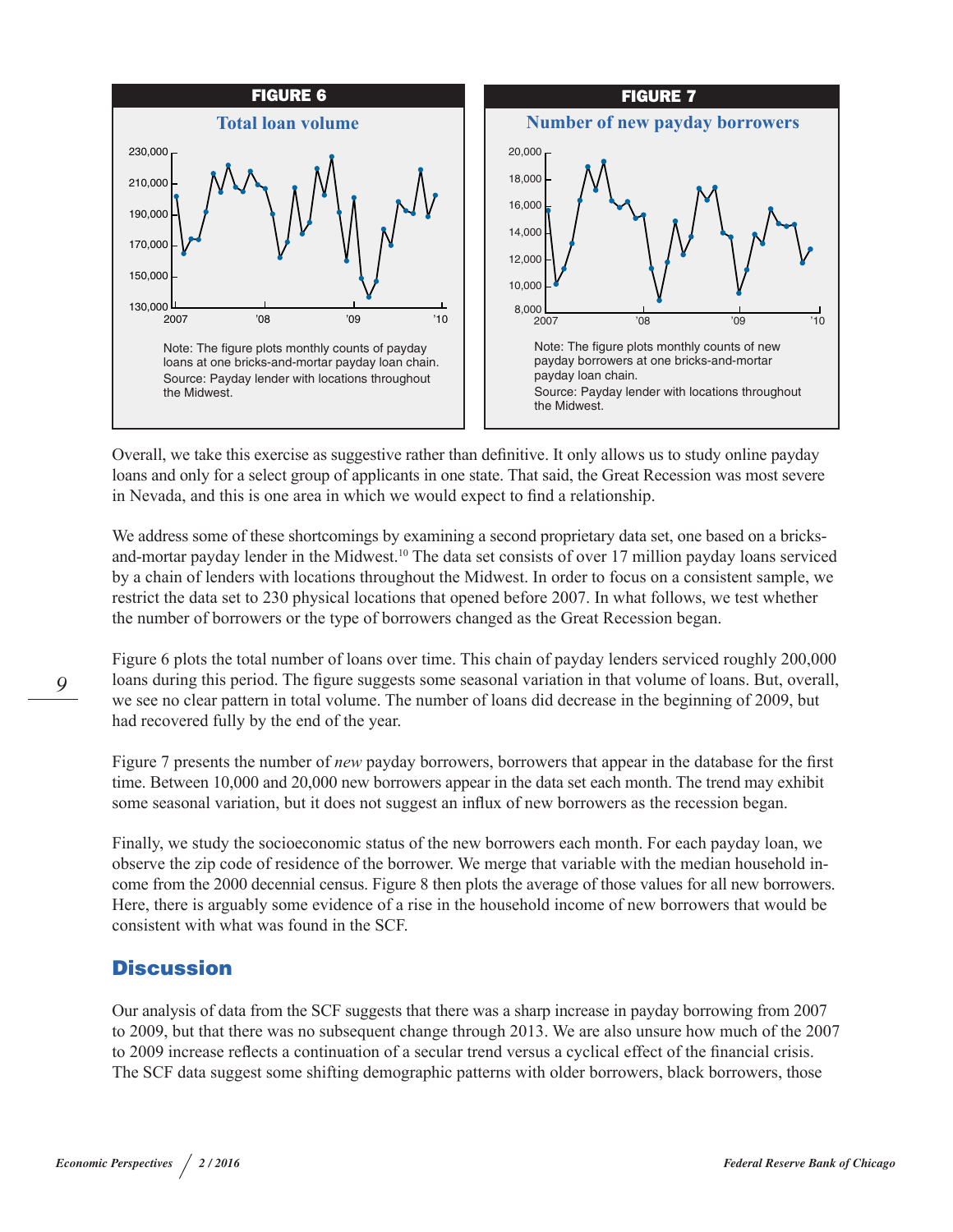with some college education, and those in the middle of the income distribution increasingly turning to payday loans. We also use other public and proprietary data sources and conduct a series of exercises that might help uncover trends in demand for payday loans. Each of the exercises, on its own, paints a small picture of the overall market for payday loans. But, taken together, the results suggest that demand for payday loans was largely unaffected by the Great Recession. Overall, we conclude that there was only a modest change in payday borrowing that was heavily concentrated in the 2007 to 2009 period.

We can only speculate as to why this is the case. It is worth emphasizing that those without a paycheck typically cannot procure payday loans, and there was a huge increase in unemployment and the duration of unemployment during the recession. Thus, some



of the newly unemployed during this period may have, if anything, reduced their payday borrowing. On the other hand, there were also large expansions in unemployment insurance, and many individuals were able to receive partial unemployment insurance while still working.11 It is also possible that the underlying demand for payday loans did rise during this period but that the many regulatory changes in the industry prevented an increase in the supply of loans. Supply might also have been constrained if sources of credit to the payday loan industry declined during this period. These are important avenues for future research. Our main contribution is to show that despite the fact that the Great Recession led to a general increase in the number of financially constrained consumers, there was not a dramatic shift in the use of payday loans during this period.

#### **NOTES**

1 Authors' calculations based on the Federal Reserve Bank of New York's Consumer Credit Panel.

2 The numbers we list here are typical. Caskey (2005) provides a more detailed description of the process.

3 For example, Elliehausen and Lawrence (2001) survey payday borrowers and estimate that nearly 73 percent of payday customers responded that they had been turned down for a loan, compared with just 21.8 percent of all adults. Further, roughly 61 percent of respondents report being constrained by their credit card borrowing limit. Stegman and Faris (2003) find that avoiding overdrafts and problems with debt collection are commonly cited by payday credit users as primary drivers of their demand for payday loans.

4 Almost 60 percent did not know the APR on their loan. Respondents who thought they knew their APR claimed that it was in the range of 18 percent to 96 percent when, in fact, the APRs were between 417 and 587 percent. Consumers also appear to misperceive the relative costs of credit cards and payday loans. Among the 30 percent who reported having a credit card, 15 percent said they would not use it because they thought it should only be used for emergencies.

5 In an analysis of data from Oklahoma, Pew (2012) reports that more borrowers had at least 17 loans in a year than just one. A study by the Center for Responsible Lending (Ernst, Farris, and King 2004), using data from North Carolina regulators, reports that 91 percent of loans were made to borrowers with five or more loans per year. Chessin (2005) studied Colorado borrowers and found that about 65 percent of loan volume in that state comes from customers who borrow more than 12 times per year.

6 These patterns are unchanged if we look only at individuals who have a checking account or only those who are employed.

7 The stock tickers of those five firms are CSH, DLLR, EZPW, FCFS, and WRLD. Some of these lenders also supply pawn loans.

8 We find a similar pattern for the market capitalization of these five firms versus the total market capitalization of all publicly traded firms. There appears to be no change in trend for these payday lenders during the Great Recession.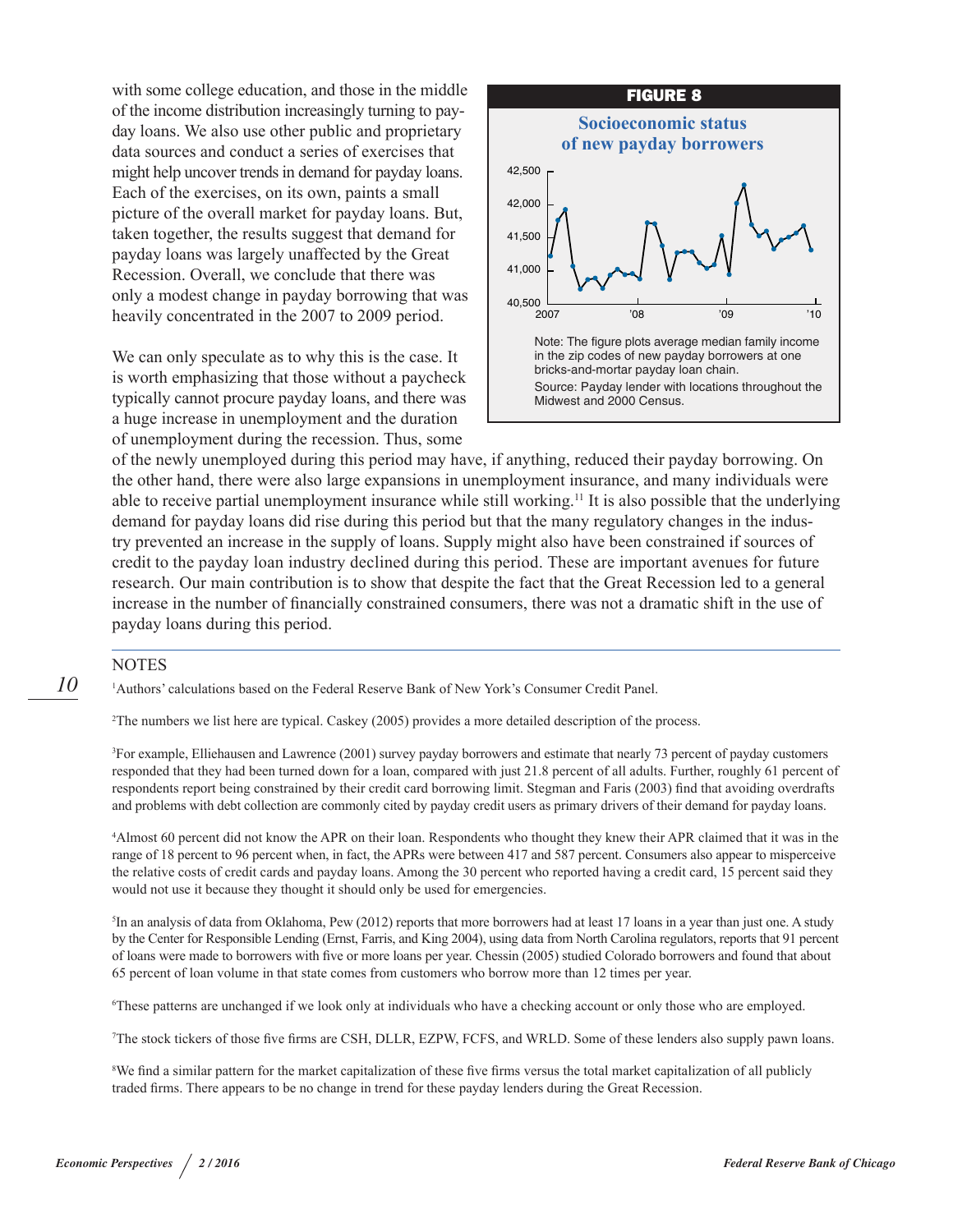9 The data on foreclosures consist of counts of foreclosure-related filings. The data are part of the public record and stored by each county office. We are grateful to Neale Mahoney for providing us with an extract of the data.

10We are grateful to Will Dobbie for granting us access to those data. This data set was studied earlier by Dobbie and Skiba (2013).

<sup>11</sup>There is evidence suggesting that some lenders may provide loans against an unemployment insurance check. See: <http://articles.latimes.com/2010/mar/01/business/la-fi-payday1-2010mar01>.

#### REFERENCES

**Bhutta, Neil, Paige Marta Skiba, and Jeremy Tobacman,** 2015, "Payday loan choices and consequences," *Journal of Money, Credit and Banking*, Vol. 47, Nos. 2–3, March–April, pp. 223–260.

**Carrell, Scott, and Jonathan Zinman,** 2014, "In harm's way? Payday loan access and military personnel performance," *Review of Financial Studies*, Vol. 27, No. 9, September, pp. 2805–2840.

**Caskey, John P.,** 2005, "Fringe banking and the rise of payday lending," in *Credit Markets for the Poor*, Patrick Bolton and Howard Rosenthal (eds.), New York: Russell Sage Foundation, pp. 17–45.

**Chessin, Paul,** 2005, "Borrowing from Peter to pay Paul: A statistical analysis of Colorado's Deferred Deposit Loan Act," *Denver University Law Review*, Vol. 83, No. 2, pp. 387–423.

**Christensen, Kim,** 2008, "A middle-class move to payday lenders," *Los Angeles Times*, December 24, <http://articles.latimes.com/2008/dec/24/business/fi-payday24>.

**Dobbie, Will, and Paige Marta Skiba,** 2013, "Information asymmetries in consumer credit markets: Evidence from payday lending," *American Economic Journal: Applied Economics*, Vol. 5, No. 4, October, pp. 256–282.

**Elliehausen, Gregory, and Edward C. Lawrence,** 2001, "Payday advance credit in America: An analysis of customer demand," Georgetown University, McDonough School of Business, Credit Research Center, monograph, No. 35, April.

**Ernst, Keith, John Farris, and Uriah King,** 2004, "Quantifying the economic cost of predatory payday lending," Center for Responsible Lending, report, revised February 24.

**Hecht, John,** 2014, "Alternative financial services: Innovating to meet customer needs in an evolving regulatory framework," presentation at the 14th Annual Meeting and Conference, Community Financial Services Association of America, Orlando, FL, February 27, [http://cfsaa.com/Portals/0/cfsa2014\\_](http://cfsaa.com/Portals/0/cfsa2014_conference/Presentations/CFSA2014_THURSDAY_GeneralSession_JohnHecht_Stephens.pdf) [conference/Presentations/CFSA2014\\_THURSDAY\\_GeneralSession\\_JohnHecht\\_Stephens.pdf](http://cfsaa.com/Portals/0/cfsa2014_conference/Presentations/CFSA2014_THURSDAY_GeneralSession_JohnHecht_Stephens.pdf).

**Kenneth, Michael,** 2008, "Payday lending: Can 'reputable' banks end cycles of debt?," *University of San Francisco Law Review*, Vol. 42, No. 3, pp. 659–714.

**Marshall, Carolyn,** 2015, "Payday loans: A short-term fix that can turn into a long-term debt trap," *Sacramento Bee*, May 29,<http://www.safebee.com/money/payday-loans-short-term-fix-can-turn-long-term-debt-trap>.

**Martin, Nathalie,** 2010, "1,000% interest—good while supplies last: A study of payday loan practices and solutions," *Arizona Law Review*, Volume 52, No. 3, pp. 563–622.

**Melzer, Brian T.,** 2011, "The real costs of credit access: Evidence from the payday lending market," *Quarterly Journal of Economics*, Vol. 126, No. 1, February, pp. 517–555.

**Morgan, Donald P., and Michael R. Strain,** 2008, "Payday holiday: How households fare after payday credit bans," Federal Reserve Bank of New York, staff report, No. 309, revised February.

*11*